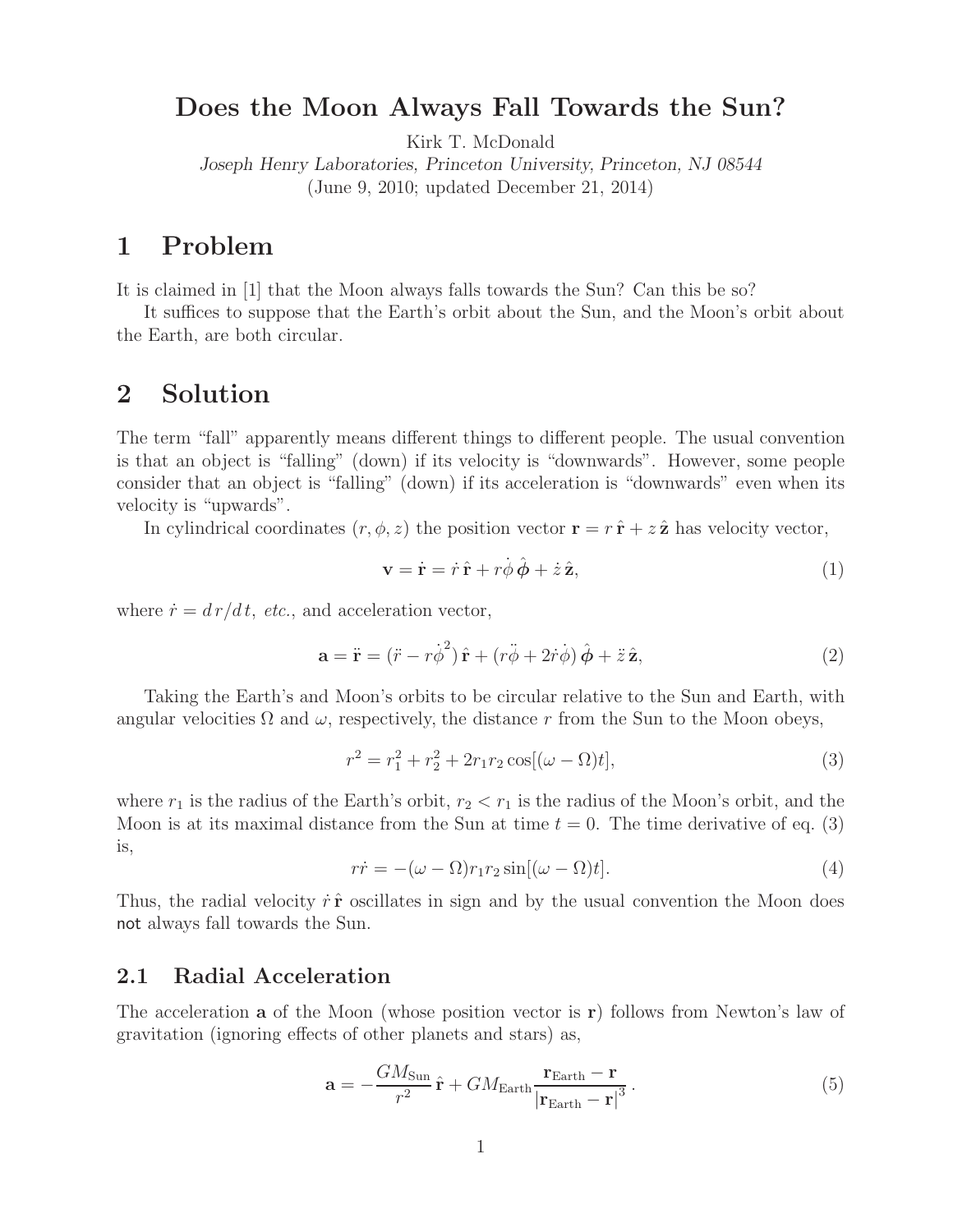Clearly the radial component of the acceleration is negative when the Moon is farthest from the Sun. When the Moon is closest to the Sun,

$$
a_r = -\frac{GM_{\text{Sun}}}{(r_1 - r_2)^2} + \frac{GM_{\text{Earth}}}{r_2^2} = -\frac{GM_{\text{Sun}}}{(r_1 - r_2^2)} \left(1 - \frac{M_{\text{Earth}}}{M_{\text{Sun}}} \frac{(r_1 - r_2)^2}{r_2^2}\right)
$$
  

$$
\approx -\frac{GM_{\text{Sun}}}{(r_1 - r_2)^2} \left(1 - \frac{3 \times 10^{-6} \cdot (1.5 \times 10^7)^2}{(3.84 \times 10^5)^2}\right) \approx -0.995 \frac{GM_{\text{Sun}}}{(r_1 - r_2)^2} < 0. \tag{6}
$$

Hence, the radial acceleration of the Moon is always negative, and some people [1] therefore characterize the Moon as always "falling" towards the Sun. *Interpreted geometrically, the fact the* a*<sup>r</sup>* < 0 *everywhere on the Moon's orbit with respect to the Sun means that this orbit is everywhere concave inwards.*

#### **2.1.1**  $\ddot{r}$

The time derivative of eq. (4) is,

$$
r\ddot{r} + \dot{r}^2 = -(\omega - \Omega)^2 r_1 r_2 \cos[(\omega - \Omega)t].
$$
\n(7)

Combining eqs. (4) and (7), we find,

$$
\ddot{r} = -(\omega - \Omega)^2 \frac{r_1 r_2}{r^3} \left\{ r^2 \cos[(\omega - \Omega)t] + r_1 r_2 \sin^2[(\omega - \Omega)t] \right\}.
$$
\n(8)

When the Moon is closest to the Sun,  $\cos[(\omega - \Omega)t] = -1$ ,  $\sin[(\omega - \Omega)t] = 0$ , and,

$$
\ddot{r}_{\text{closest}} = (\omega - \Omega)^2 \frac{r_1 r_2}{r_{\text{closest}}} = (\omega - \Omega)^2 \frac{r_1 r_2}{r_1 - r_2} > 0. \tag{9}
$$

That is, the second derivative  $\ddot{r}$  of the Moon with respect to the Sun cannot always be negative for any values of  $r_1$ ,  $r_2$ ,  $\Omega$  or  $\omega$ . However, the radial acceleration  $a_r = \ddot{r} - r\dot{\phi}^2$ happens to be always negative for the Moon (which is the only moon in the Solar system with this behavior).

### **2.1.2 Radius of Curvature** (Apr. 3, (2021)

A separate but related issue is whether the center of curvature of a bound orbit about a single (central) force center can be outside the orbit at some points, as implied on the cover

of a well-known textbook [2].